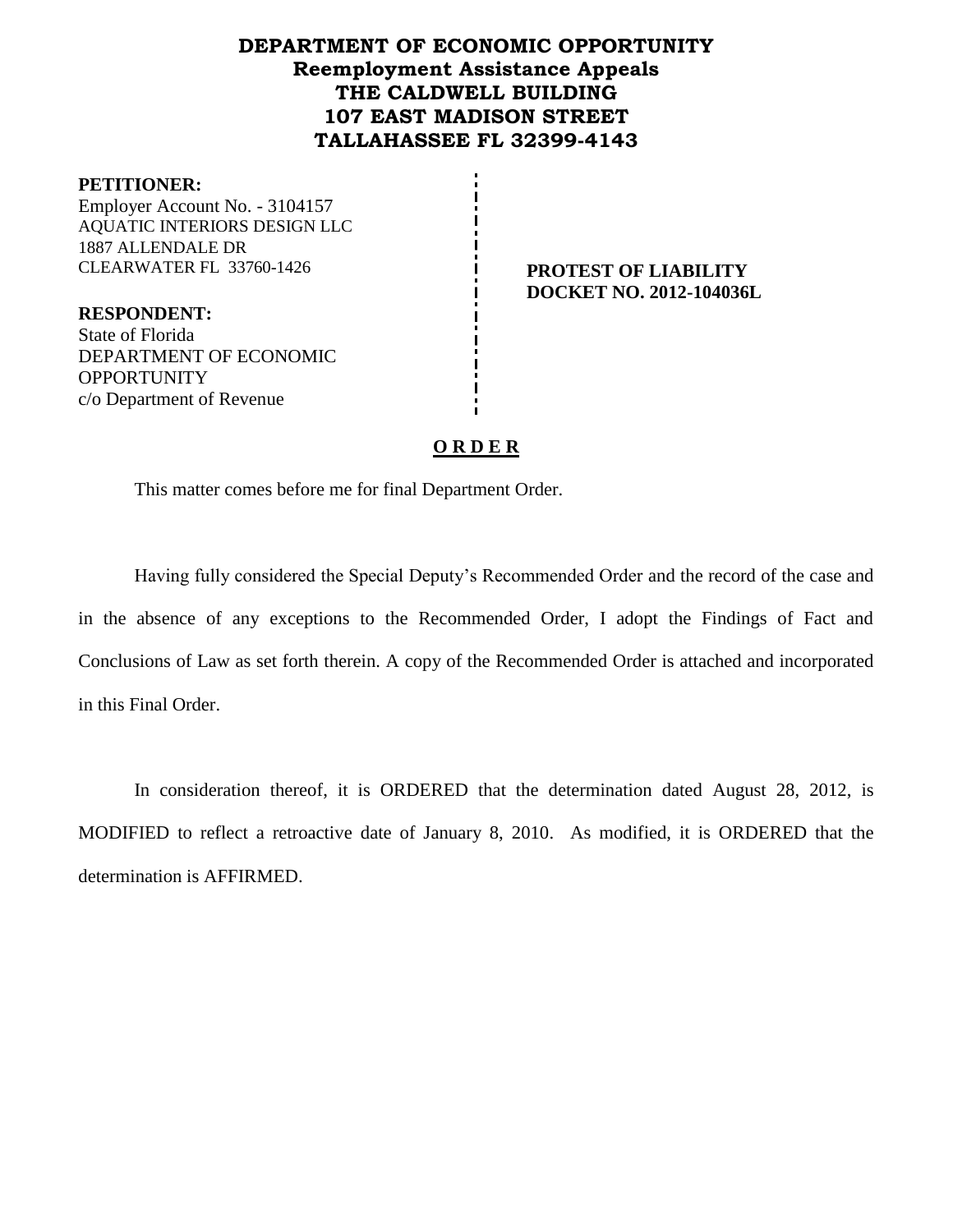#### **JUDICIAL REVIEW**

Any request for judicial review must be initiated within 30 days of the date the Order was filed. Judicial review is commenced by filing one copy of a *Notice of Appeal* with the DEPARTMENT OF ECONOMIC OPPORTUNITY at the address shown at the top of this Order and a second copy, with filing fees prescribed by law, with the appropriate District Court of Appeal. It is the responsibility of the party appealing to the Court to prepare a transcript of the record. If no court reporter was at the hearing, the transcript must be prepared from a copy of the Special Deputy's hearing recording, which may be requested from the Office of Appeals.

Cualquier solicitud para revisión judicial debe ser iniciada dentro de los 30 días a partir de la fecha en que la Orden fue registrada. La revisión judicial se comienza al registrar una copia de un *Aviso de Apelación* con la Agencia para la Innovación de la Fuerza Laboral [*DEPARTMENT OF ECONOMIC OPPORTUNITY]* en la dirección que aparece en la parte superior de este *Orden* y una segunda copia, con los honorarios de registro prescritos por la ley, con el Tribunal Distrital de Apelaciones pertinente. Es la responsabilidad de la parte apelando al tribunal la de preparar una transcripción del registro. Si en la audiencia no se encontraba ningún estenógrafo registrado en los tribunales, la transcripción debe ser preparada de una copia de la grabación de la audiencia del Delegado Especial [*Special Deputy*], la cual puede ser solicitada de la Oficina de Apelaciones.

Nenpòt demann pou yon revizyon jiridik fèt pou l kòmanse lan yon peryòd 30 jou apati de dat ke Lòd la te depoze a. Revizyon jiridik la kòmanse avèk depo yon kopi yon *Avi Dapèl* ki voye bay DEPARTMENT OF ECONOMIC OPPORTUNITY lan nan adrès ki parèt pi wo a, lan tèt *Lòd* sa a e yon dezyèm kopi, avèk frè depo ki preskri pa lalwa, bay Kou Dapèl Distrik apwopriye a. Se responsabilite pati k ap prezante apèl la bay Tribinal la pou l prepare yon kopi dosye a. Si pa te gen yon stenograf lan seyans lan, kopi a fèt pou l prepare apati de kopi anrejistreman seyans lan ke Adjwen Spesyal la te fè a, e ke w ka mande Biwo Dapèl la voye pou ou.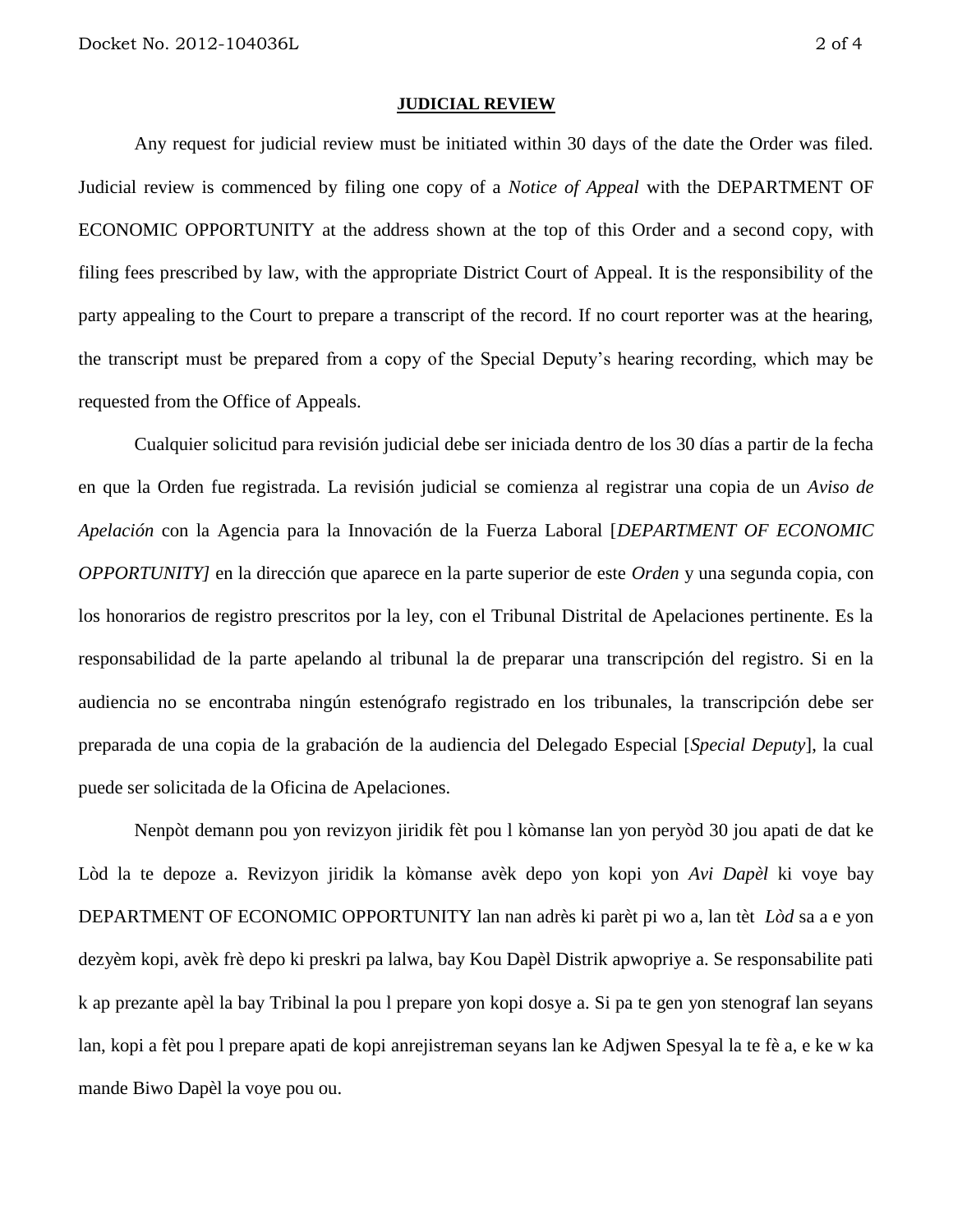DONE and ORDERED at Tallahassee, Florida, this \_\_\_\_\_\_\_ day of March, 2013.



Altemese Smith, Bureau Chief, Reemployment Assistance Services DEPARTMENT OF ECONOMIC OPPORTUNITY

FILED ON THIS DATE PURSUANT TO § 120.52, FLORIDA STATUTES, WITH THE DESIGNATED DEPARTMENT CLERK, RECEIPT OF WHICH IS HEREBY ACKNOWLEDGED.

 $\overline{\phantom{a}}$  ,  $\overline{\phantom{a}}$  ,  $\overline{\phantom{a}}$  ,  $\overline{\phantom{a}}$  ,  $\overline{\phantom{a}}$  ,  $\overline{\phantom{a}}$  ,  $\overline{\phantom{a}}$  ,  $\overline{\phantom{a}}$ DEPUTY CLERK DATE

### **CERTIFICATE OF SERVICE**

**I HEREBY CERTIFY that true and correct copies of the foregoing Final Order have been furnished to the persons listed below in the manner described, on the \_\_\_\_\_\_\_ day of March, 2013**.

Shenux D.F

SHANEDRA Y. BARNES, Special Deputy Clerk DEPARTMENT OF ECONOMIC **OPPORTUNITY** Reemployment Assistance Appeals 107 EAST MADISON STREET TALLAHASSEE FL 32399-4143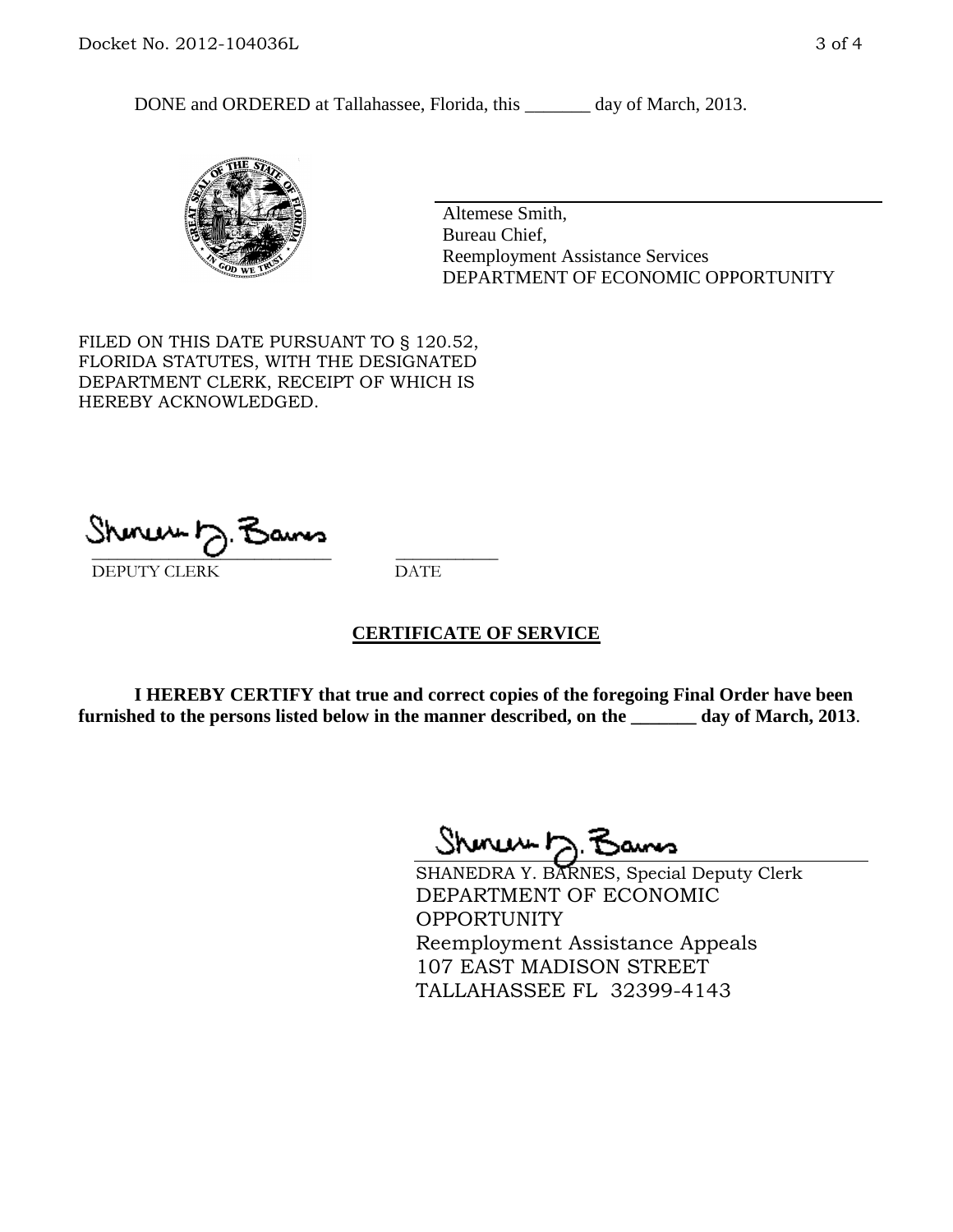By U.S. Mail:

AQUATIC INTERIORS DESIGN LLC 1887 ALLENDALE DR CLEARWATER FL 33760-1426

### ROBIN C MURRAY 11055 TEMPLE AVENUE SEMINOLE FL 33772

DEPARTMENT OF REVENUE ATTN: PATRICIA ELKINS - CCOC #1-4866 5050 WEST TENNESSEE STREET TALLAHASSEE FL 32399

DEPARTMENT OF REVENUE ATTN: MYRA TAYLOR P O BOX 6417 TALLAHASSEE FL 32314-6417

State of Florida DEPARTMENT OF ECONOMIC OPPORTUNITY c/o Department of Revenue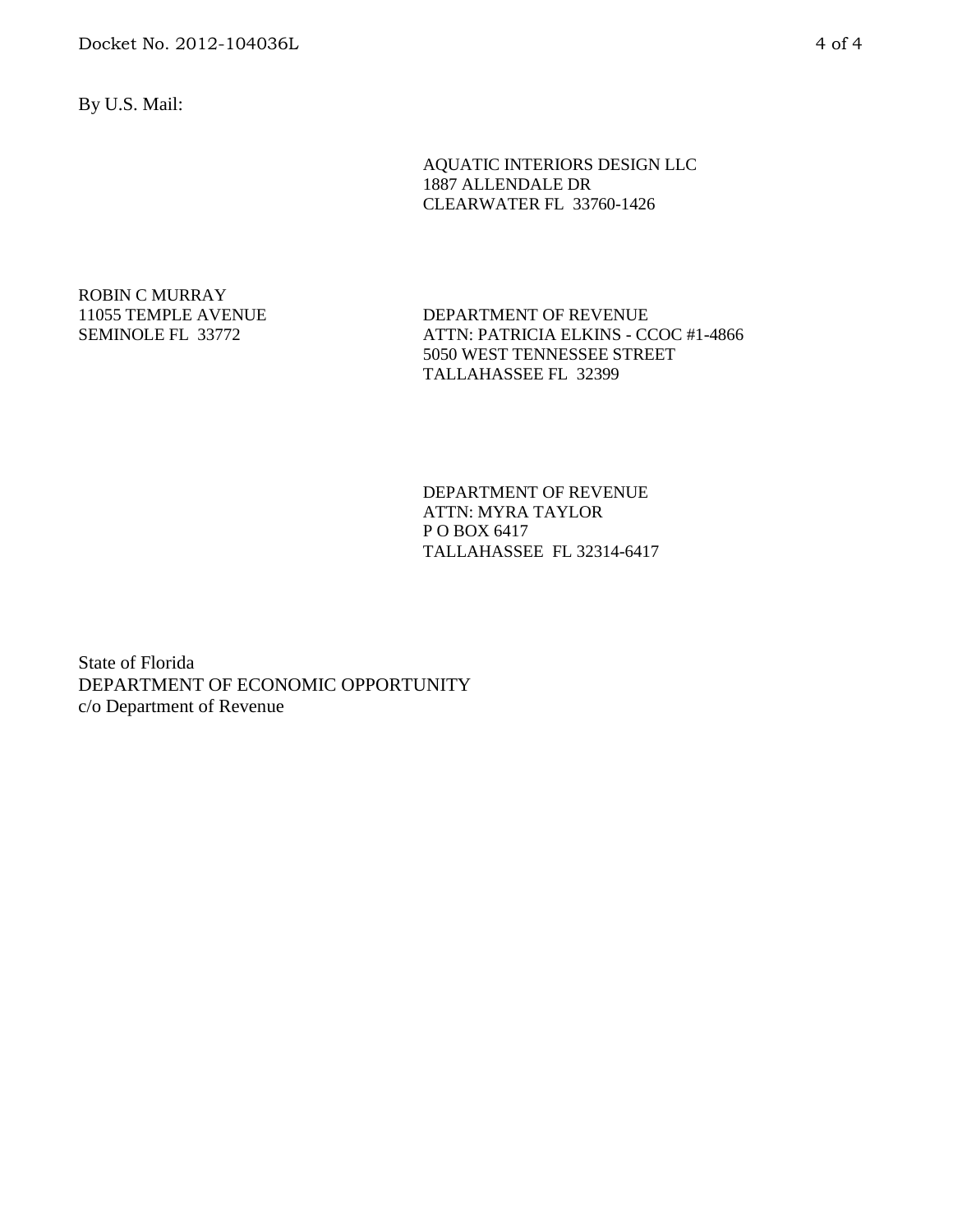## **DEPARTMENT OF ECONOMIC OPPORTUNITY Reemployment Assistance Appeals**

MSC 347 CALDWELL BUILDING 107 EAST MADISON STREET TALLAHASSEE FL 32399-4143

### **PETITIONER:**

Employer Account No. - 3104157 AQUATIC INTERIORS DESIGN LLC 1887 ALLENDALE DR CLEARWATER FL 33760-1426

> **PROTEST OF LIABILITY DOCKET NO. 2012-104036L**

**RESPONDENT:** State of Florida DEPARTMENT OF ECONOMIC **OPPORTUNITY** c/o Department of Revenue

# **RECOMMENDED ORDER OF SPECIAL DEPUTY**

TO: SECRETARY, Bureau Chief, Reemployment Assistance Services DEPARTMENT OF ECONOMIC OPPORTUNITY

This matter comes before the undersigned Special Deputy pursuant to the Petitioner's protest of the Respondent's determination dated August 28, 2012.

After due notice to the parties, a telephone hearing was held on December 13, 2012. The Petitioner represented by the Petitioner's sole member, appeared and testified. The Respondent, represented by a Tax Specialist II with the Department of Revenue, appeared and testified. The Joined Party appeared and testified.

The record of the case, including the recording of the hearing and any exhibits submitted in evidence, is herewith transmitted. Proposed Findings of Fact and Conclusions of Law were not received.

### **Issues:**

Whether services performed for the Petitioner by the Joined Party constitute insured employment, and if so, the effective date of liability, pursuant to Section 443.036(19), 443.036(21); 443.1216, Florida Statutes.

Whether the Petitioner meets liability requirements for Florida reemployment assistance contributions, and if so, the effective date of liability, pursuant to Sections 443.036(19); 443.036(21), Florida Statutes.

Whether the Petitioner filed a timely protest pursuant to Sections 443.131(3)(i); 443.141(2); 443.1312(2), Florida Statutes; Rule 73B-10.035, Florida Administrative Code.

## **Findings of Fact:**

1. The Petitioner is a limited liability company that was formed on January 8, 2010. The Petitioner files for federal income tax purposes as a sole proprietorship. The Petitioner's sole member previously operated the business for 24 years as a sole proprietor. The Petitioner installs and maintains aquariums.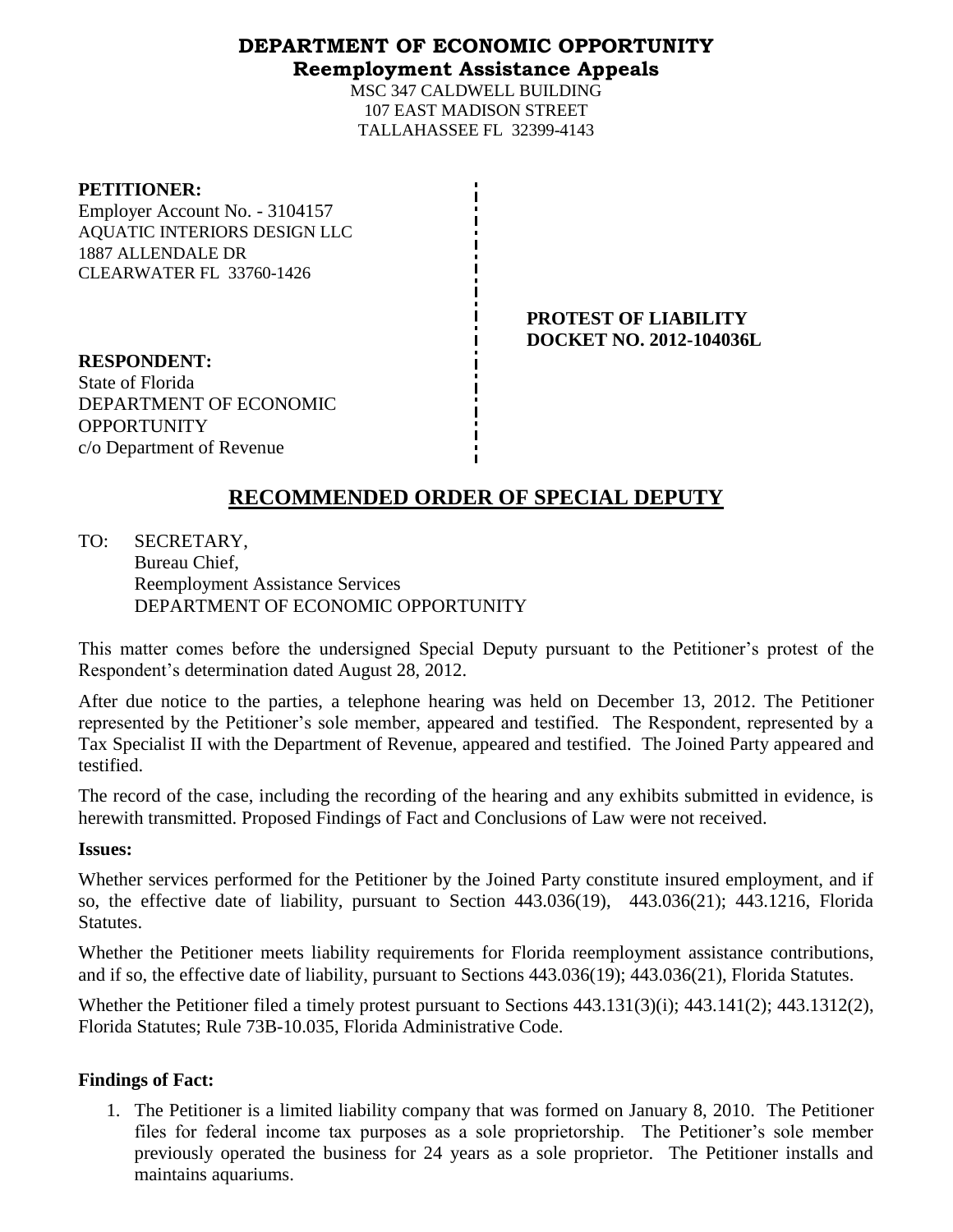- 2. The Joined Party performed services for the Petitioner as an aquarium maintenance technician from January 8, 2010, until June 27, 2012. The Joined Party previously performed the same services when the business was operated as a sole proprietorship. The Joined Party obtained the work with the Petitioner's predecessor after responding to an advertisement for an aquarium maintenance technician. The Joined Party was told that her earnings would be reported on a form 1099. The Joined Party understood that to mean she would be responsible to paying her own taxes at the end of the year.
- 3. The Joined Party did not have prior experience in aquarium maintenance. The Joined Party was told how to clean tanks, lids, and filters, how to repair lights and pumps, how to purchase fish and supplies, how to bill the customers, and how to keep track of supplies.
- 4. The Joined Party worked Monday through Thursday from 9:00-9:30 a.m. until 4:30-5:00 p.m. The Joined Party began each day at the Petitioner's business location in order to load buckets of filtered water and other supplies needed for the maintenance of the customers' aquariums. The Joined Party sometimes worked with the Petitioner's sole member at customer locations and sometimes went to those locations alone. At the end of the day, the Joined Party returned to the Petitioner's office to unload coral and supplies and to clean buckets and other materials.
- 5. The Petitioner provided most of the equipment, tools, and supplies needed for the work. The Joined Party sometimes used her own buckets, sponges, siphon hose, and paper towels if she did not pick up those supplies from the Petitioner's office. The Petitioner supplied the Joined Party with tee shirts bearing the Petitioner's name and with business cards bearing the Petitioner's name, the name of the Petitioner's sole member, and the Joined Party's name. Unless the Joined Party rode with the Petitioner's sole member in the Petitioner's truck, the Joined Party used her own vehicle to travel to customer locations. The Petitioner gave the Joined Party money for fuel if the driving distance was greater than 10-15 miles.
- 6. The Petitioner determined the amounts charged to the customers. The Joined Party was paid on an hourly basis, and the Petitioner determined the rate at which the Joined Party was paid. The Joined Party was last paid at a rate of \$12 per hour. The Joined Party did not invoice for her services. The Petitioner and Joined Party jointly kept track of the number of hours worked by the Joined Party. The Petitioner paid the Joined Party additional compensation for large installation jobs. The Petitioner did not withhold taxes from the Joined Party's pay. The Joined Party did not receive sick pay, vacation pay, or holiday pay. The Petitioner shared Christmas bonuses received from customers with the Joined Party. The Petitioner reported the Joined Party's earnings on a form 1099-MISC.
- 7. The Joined Party did not operate an aquarium maintenance business. The Joined Party and her husband had a "handyman" business that the Joined Party's husband primarily operated.
- 8. The Joined Party filed a claim for unemployment compensation benefits effective July 15, 2012. When the Joined Party did not receive credit for her earnings with the Petitioner, a *Request for Reconsideration of Monetary Determination* was filed. An investigation was assigned to the Department of Revenue to determine if the Joined Party performed services for the Petitioner as an independent contractor or as an employee.
- 9. On August 28, 2012, a Tax Auditor II with the Department of Revenue issued an *Employee Determination Notice* holding that the claimant was the Petitioner's employee, retroactive to January 1, 2008, and advising the Petitioner of its liability for the filing of quarterly wage reports. Among other things the determination states, "This letter is an official notice of the above determination and will become conclusive and binding unless you file a written application to protest this determination within twenty (20) days from the date of this letter."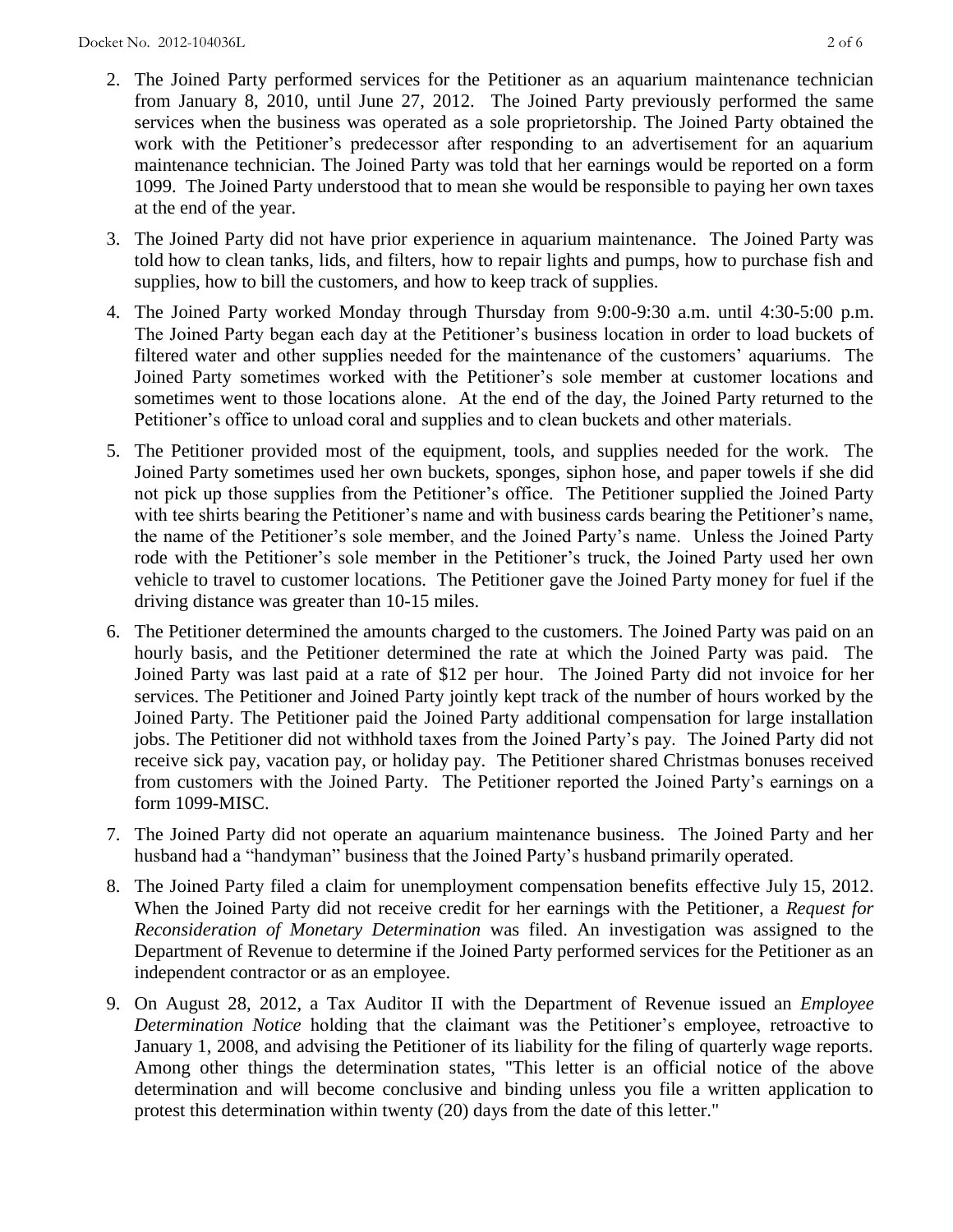- 10. On September 5, 2012, the Department of Revenue mailed a *Liability Notice* to the Petitioner notifying the Petitioner of its liability for the filing of quarterly wage reports. The *Liability Notice* was based upon the employee determination issued August 28, 2012. Among other things the notice states, "This letter is your official notice and becomes conclusive and binding within 20 calendar days of the 'Mailed on or Before' date shown above. If you disagree and wish to protest, you must do so in writing, explaining your reason for disagreement."
- 11. The Petitioner received the *Employee Determination Notice* dated August 28, 2012, by mail, on a date unknown. The Petitioner received the *Liability Notice* at about the same time. The Petitioner was uncertain whether the protest was due 20 days from the date of the *Employee Determination Notice* or from the "Mailed on or Before" date on the *Liability Notice.* On September 17, 2012, the Petitioner contacted the Tax Auditor II to respond to the determination. When the auditor was not in, the Petitioner left a message. The Petitioner spoke with the auditor on September 20, 2012, and was advised to file a written protest. The Petitioner submitted a protest on September 23, 2012.

## **Conclusions of Law:**

12. Section 443.141(2)(c), Florida Statutes, provides:

 (c) *Appeals.*--The Department and the state agency providing unemployment tax collection services shall adopt rules prescribing the procedures for an employing unit determined to be an employer to file an appeal and be afforded an opportunity for a hearing on the determination. Pending a hearing, the employing unit must file reports and pay contributions in accordance with s. 443.131.

13. Rule 73B-10.035(5)(a)1., Florida Administrative Code, provides:

 Determinations issued pursuant to Sections 443.1216, 443.131-.1312, F.S., will become final and binding unless application for review and protest is filed with the Department within 20 days from the mailing date of the determination. If not mailed, the determination will become final 20 days from the date the determination is delivered.

- 14. The determination issued by the Department of Revenue on August 28, 2012, does not contain a mailing date or any certification of the date that the determination may have been mailed to the Petitioner. The *Liability Notice* indicates that it was mailed on September 5, 2012.
- 15. The Petitioner filed the protest on September 23, 2012. The protest was filed within 20 days of the mailing date of the *Liability Notice*. Since no evidence was presented to show when the determination was mailed to the Petitioner, the Petitioner's protest is accepted as timely filed.
- 16. The issue in this case, whether services performed for the Petitioner constitute employment subject to the Florida Unemployment Compensation Law, is governed by Chapter 443, Florida Statutes. Section 443.1216(1)(a)2, Florida Statutes, provides that employment subject to the chapter includes service performed by individuals under the usual common law rules applicable in determining an employer-employee relationship.
- 17. The Supreme Court of the United States held that the term "usual common law rules" is to be used in a generic sense to mean the "standards developed by the courts through the years of adjudication." United States v. W.M. Webb, Inc., 397 U.S. 179 (1970).
- 18. The Supreme Court of Florida adopted and approved the tests in 1 Restatement of Law, Agency 2d Section 220 (1958), for use to determine if an employment relationship exists. See Cantor v. Cochran, 184 So.2d 173 (Fla. 1966); Miami Herald Publishing Co. v. Kendall, 88 So.2d 276 (Fla. 1956); Magarian v. Southern Fruit Distributors, 1 So.2d 858 (Fla. 1941); see also Kane Furniture Corp. v. R. Miranda, 506 So.2d 1061 (Fla. 2d DCA 1987).
- 19. Restatement of Law is a publication, prepared under the auspices of the American Law Institute, which explains the meaning of the law with regard to various court rulings. The Restatement sets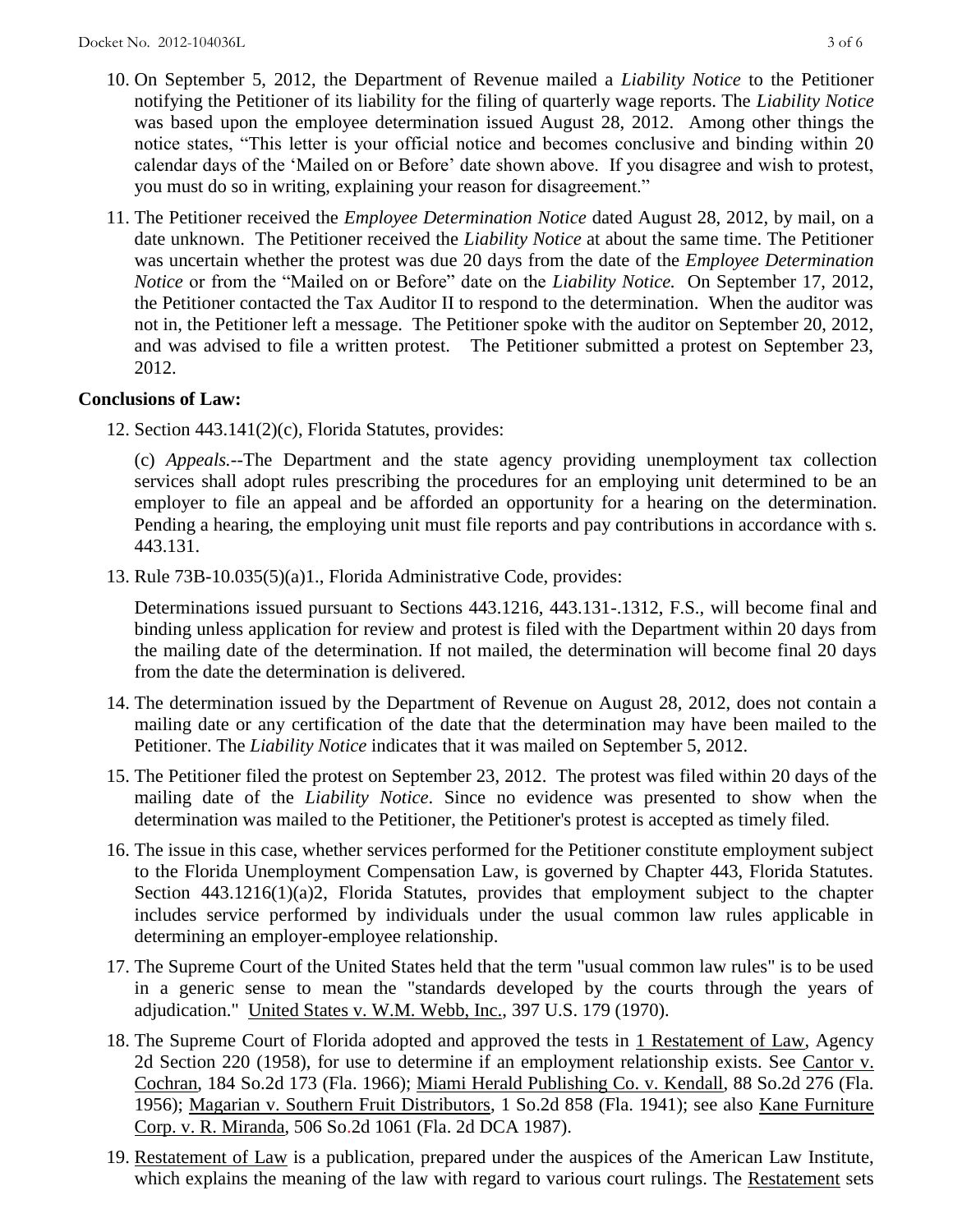forth a nonexclusive list of factors that are to be considered when judging whether a relationship is an employment relationship or an independent contractor relationship.

- 20. 1 Restatement of Law, Agency 2d Section 220 (1958) provides:
	- (1) A servant is a person employed to perform services for another and who, in the performance of the services, is subject to the other's control or right of control.
	- (2) The following matters of fact, among others, are to be considered:
		- (a) the extent of control which, by the agreement, the business may exercise over the details of the work;
		- (b) whether or not the one employed is engaged in a distinct occupation or business;
		- (c) the kind of occupation, with reference to whether, in the locality, the work is usually done under the direction of the employer or by a specialist without supervision;
		- (d) the skill required in the particular occupation;
		- (e) whether the employer or the worker supplies the instrumentalities, tools, and the place of work for the person doing the work;
		- (f) the length of time for which the person is employed;
		- $(g)$  the method of payment, whether by the time or by the job;
		- (h) whether or not the work is a part of the regular business of the employer;
		- (i) whether or not the parties believe they are creating the relation of master and servant;
		- (j) whether the principal is or is not in business.
- 21. Comments in the Restatement explain that the word "servant" does not exclusively connote manual labor, and the word "employee" has largely replaced "servant" in statutes dealing with various aspects of the working relationship between two parties.
- 22. In Department of Health and Rehabilitative Services v. Department of Labor & Employment Security, 472 So.2d 1284 (Fla. 1<sup>st</sup> DCA 1985) the court confirmed that the factors listed in the Restatement are the proper factors to be considered in determining whether an employer-employee relationship exists. However, in citing La Grande v. B&L Services, Inc., 432 So.2d 1364, 1366 (Fla. 1st DCA 1983), the court acknowledged that the question of whether a person is properly classified an employee or an independent contractor often cannot be answered by reference to "hard and fast" rules, but rather must be addressed on a case-by-case basis.
- 23. The Petitioner operates an aquarium installation and maintenance business. The Joined Party performed services for the Petitioner as an aquarium maintenance technician. The work performed by the Joined Party was not separate and distinct from the Petitioner's business, but was an integral and necessary part of the Petitioner's business.
- 24. In Adams v. Department of Labor and Employment Security, 458 So.2d 1161 (Fla. 1<sup>st</sup> DCA 1984), the Court held that the basic test for determining a worker's status is the employing unit's right of control over the manner in which the work is performed. The Court, quoting Farmer's and Merchant's Bank v. Vocelle, 106 So.2d 92 (Fla. 1<sup>st</sup> DCA 1958), stated: "[I]f the person serving is merely subject to the control of the person being served as to the results to be obtained, he is an independent contractor; if he is subject to the control of the person being served as to the means to be used, he is not an independent contractor." In this case the Petitioner exercised significant control over the details of the work. The Petitioner determined what work was performed, where the work was performed, when the work was performed and, through the training, how the work was performed.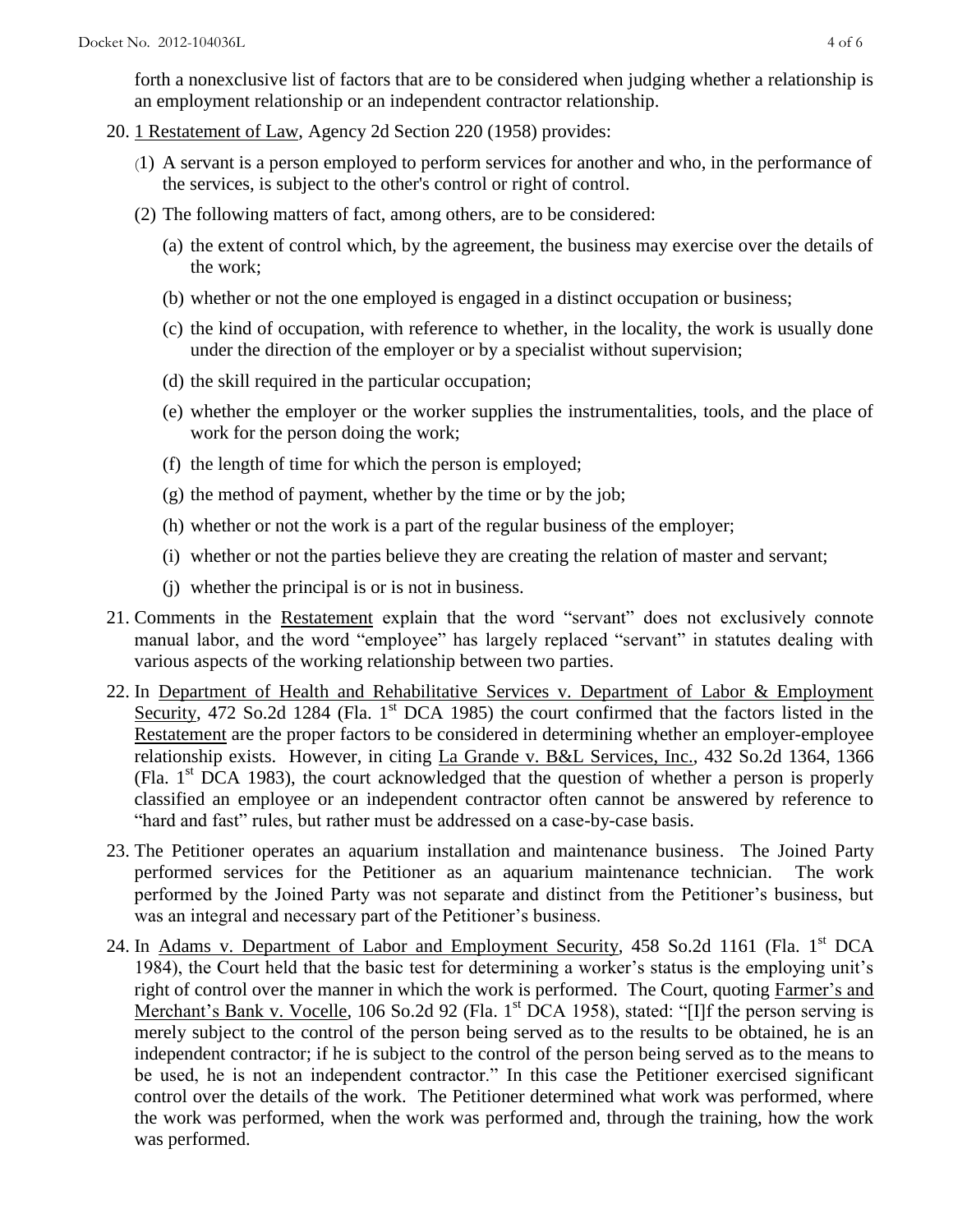- 25. The Petitioner provided the majority of the equipment and supplies needed for the work. The Joined Party occasionally used personal supplies for her own convenience. The Joined Party used her personal vehicle at times to travel to customer locations. The Petitioner provided a fuel subsidy for distances greater than 10-15 miles.
- 26. The Petitioner determined the rate and method of payment. The Joined Party was paid by time, rather than by the job. The fact that taxes were not withheld from the Joined Party's pay does not, standing alone, establish an independent contractor relationship.
- 27. The Joined Party was not hired for a particular project or duration of time. The Joined Party worked for the Petitioner for over two and one-half years, and the term of the relationship was indefinite. These facts reveal the existence of an at-will relationship of relative permanence which suggests an employer-employee relationship.
- 28. It is concluded that the services performed for the Petitioner by the Joined Party as an aquarium maintenance technician constitute insured employment.
- 29. Section 443.1215(1)(a), Florida Statutes, provides:
	- (1) Each of the following employing units is an employer subject to this chapter:
	- (a) An employing unit that:

 1. In a calendar quarter during the current or preceding calendar year paid wages of at least \$1,500 for service in employment; or

 2. For any portion of a day in each of 20 different calendar weeks, regardless of whether the weeks were consecutive, during the current or preceding calendar year, employed at least one individual in employment, irrespective of whether the same individual was in employment during each day.

30. The determination in this case holds the Petitioner liable for payment of reemployment assistance tax retroactive to January 1, 2008. However, the record shows the Petitioner was not in existence until January 8, 2010. The Joined Party performed services for the Petitioner from January 8, 2010, until June 27, 2012. Those services are sufficient to establish liability effective January 8, 2010, based on the fact that the Petitioner employed at least one individual in employment during twenty different calendar weeks during a calendar year.

**Recommendation:** It is recommended that the determination dated August 28, 2012, be MODIFIED to reflect a retroactive date of January 8, 2010. As MODIFIED, it is recommended that the determination be AFFIRMED.

Respectfully submitted on February 21, 2013.



SUSAN WILLIAMS, Special Deputy Office of Appeals

A party aggrieved by the *Recommended Order* may file written exceptions to the Director at the address shown above within fifteen days of the mailing date of the *Recommended Order*. Any opposing party may file counter exceptions within ten days of the mailing of the original exceptions. A brief in opposition to counter exceptions may be filed within ten days of the mailing of the counter exceptions. Any party initiating such correspondence must send a copy of the correspondence to each party of record and indicate that copies were sent.